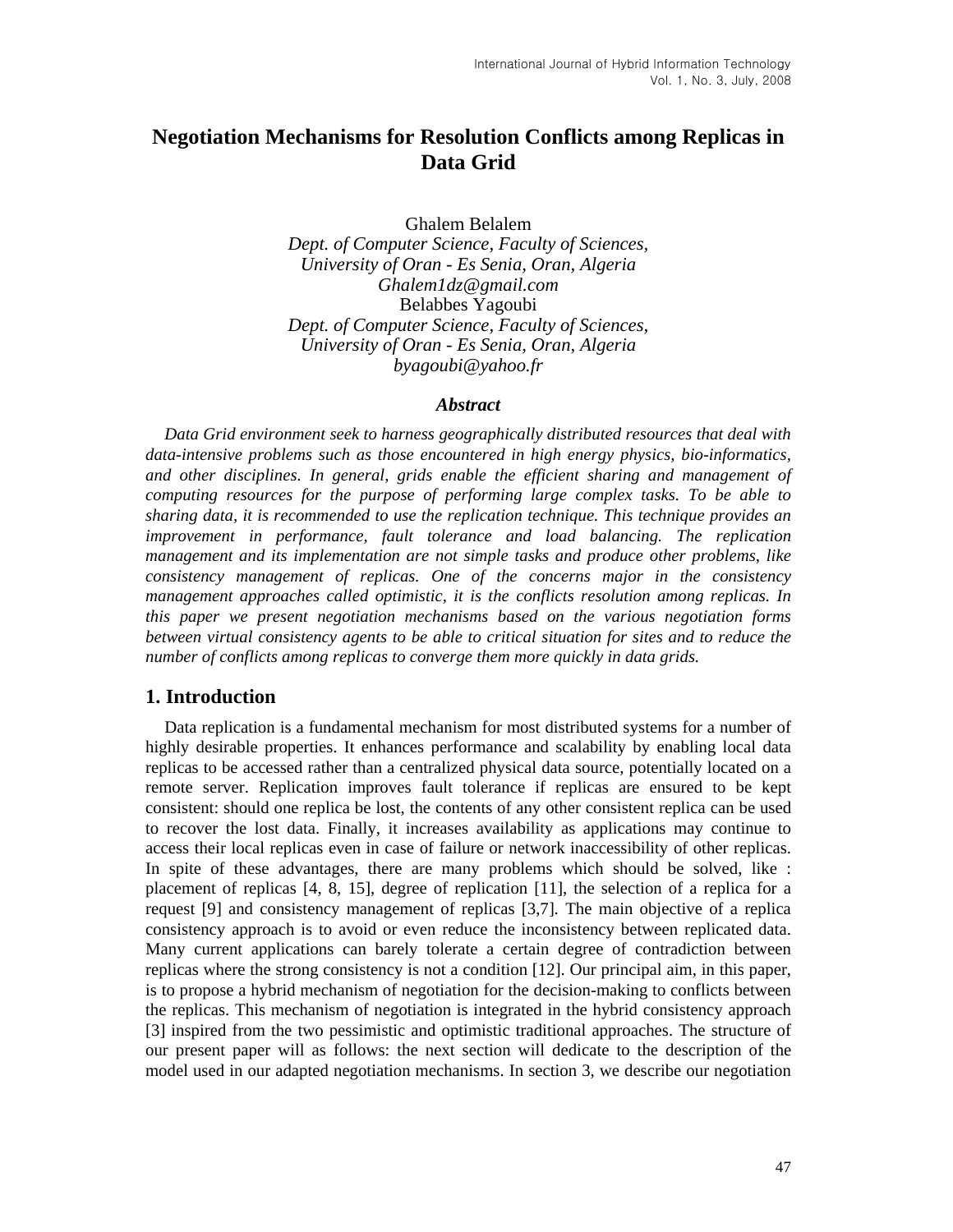mechanisms for the decision-making to the meeting of the divergences between replicas which cannot be solved while basing itself on a whole of metric interesting for the decisionmaking in the process of consistency management, then we present the algorithms of our negotiation process. Section 4 is reserved for some experiences to show the benefits of the proposed approach, finally section 5 will enclose this work by the presentation of some future tracks.

## **2. Bi-Levels Model for Consistency Approach**

For the consistency management of replicas in large scales systems, we proposed a process of consistency management which profit as well as possible from between the traditional approaches pessimistic and optimistic [2]. This process uses a model of two levels: level 0 is physical and comprising the localization of replicas, for level 1 is logical one and represents the various agents, where each agent is responsible for part of level 0.

In our work, we consider a grid as a collection of distributed collections of Computing Elements (CE's) and Storage Elements (SE's). These elements are linked together through a network to form a Site or a Cluster. Sites are in turn linked together to form a grid. Replicas are stored on Storage Elements and are accessible from Computing Elements. Our model presented in Figure 1 is described as follows:



#### **Figure 1: Bi-Levels Model for Consistency Management with Virtual Consistency Agent**

- Level 0: in this level we find sites that compose a grid. Each site contains a set of Computing Elements (CE's) and Storage Elements (SE's). Replicated data are stored on SE's and accessed from CE's via reading or writing operations;
- Level 1: in this level we define *k* Virtual Consistency Agents (VCA's) each one corresponding to each site of a grid. A virtual consistency agent  $VCA<sub>i</sub>$  is responsible to manage replica consistency within a site  $S_i$ , that we call intra-site consistency. Then, each  $VCA_i$  cooperates with others  $VCA_i$  to ensure a replica consistency for the whole grid. It detects a conflict situation (significant conflicts's factor of replicas), the process of cooperation with a basis for negotiation has begun between agents candidates with the conflicts resolution met.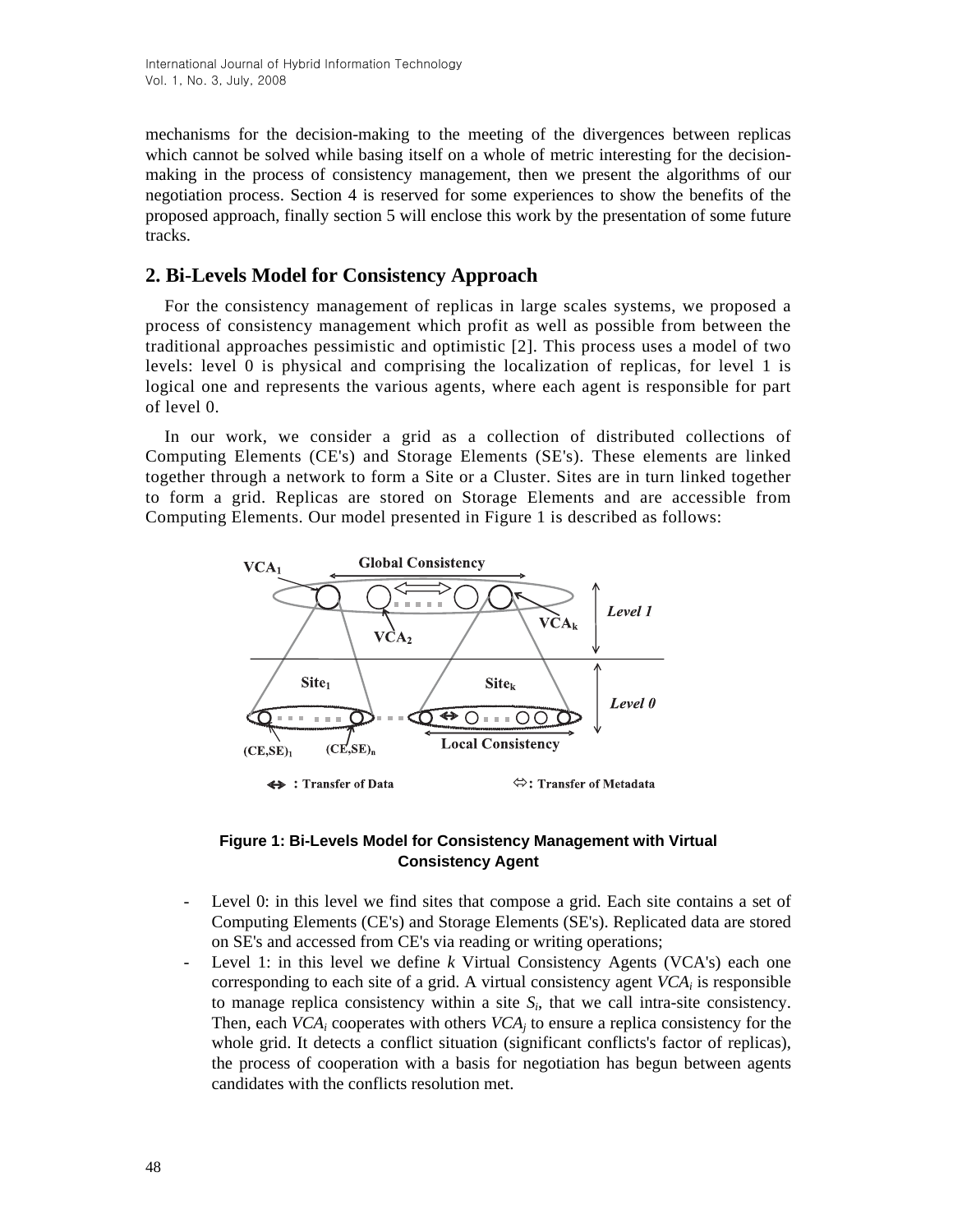# **3. Consistency Management and Negotiation Process**

We will describe, in what follows, the core of the consistency process based on the negotiation between *VCA* (see Figure 2).



**Figure 2: General process of our approach for reduction of divergent replicas in Data Grid** 

We will start by giving definitions of some basic elements, then we will present the two levels of service of consistency management and finally the mechanism of negotiation used for the conflicts resolution between the replicas.

#### **3.1. Process Consistency Management Elements**

The main concepts used in our process for consistency management of replicas are:

- a. Agent: An agent is a program that operates autonomously and accomplishes unique tasks without direct human supervision. It cooperates or competes with others agents to perform some set of tasks or satisfy some set of goals [1].
- b. Replication Strategy: Among the strategies most commonly used, we can cite: Single-Master or Multi-Masters [5,13];
- c. Divergence: two replicas  $(r_i, r_j)$ , of the same data, are known as divergent, if *Metadata(r<sub>i</sub>)*  $\neq$  *Metadata(r<sub>i</sub>)* and *version(r<sub>i</sub>)*  $\neq$  *version(r<sub>i</sub>)*, we speak about weak divergence.
- d. Conflict: two replicas  $(r_i, r_j)$ , of the same data, are known as in conflict, if *Metadata(r<sub>i</sub>)*  $\neq$ *Metadata(r<sub>i</sub>)* and *version(r<sub>i</sub>)* = *version (r<sub>i</sub>)*, we speak about strong divergence. We associate this definition of conflict, *Conflicts\_Nbr* metric to indicate the number of conflicts of *VCA*.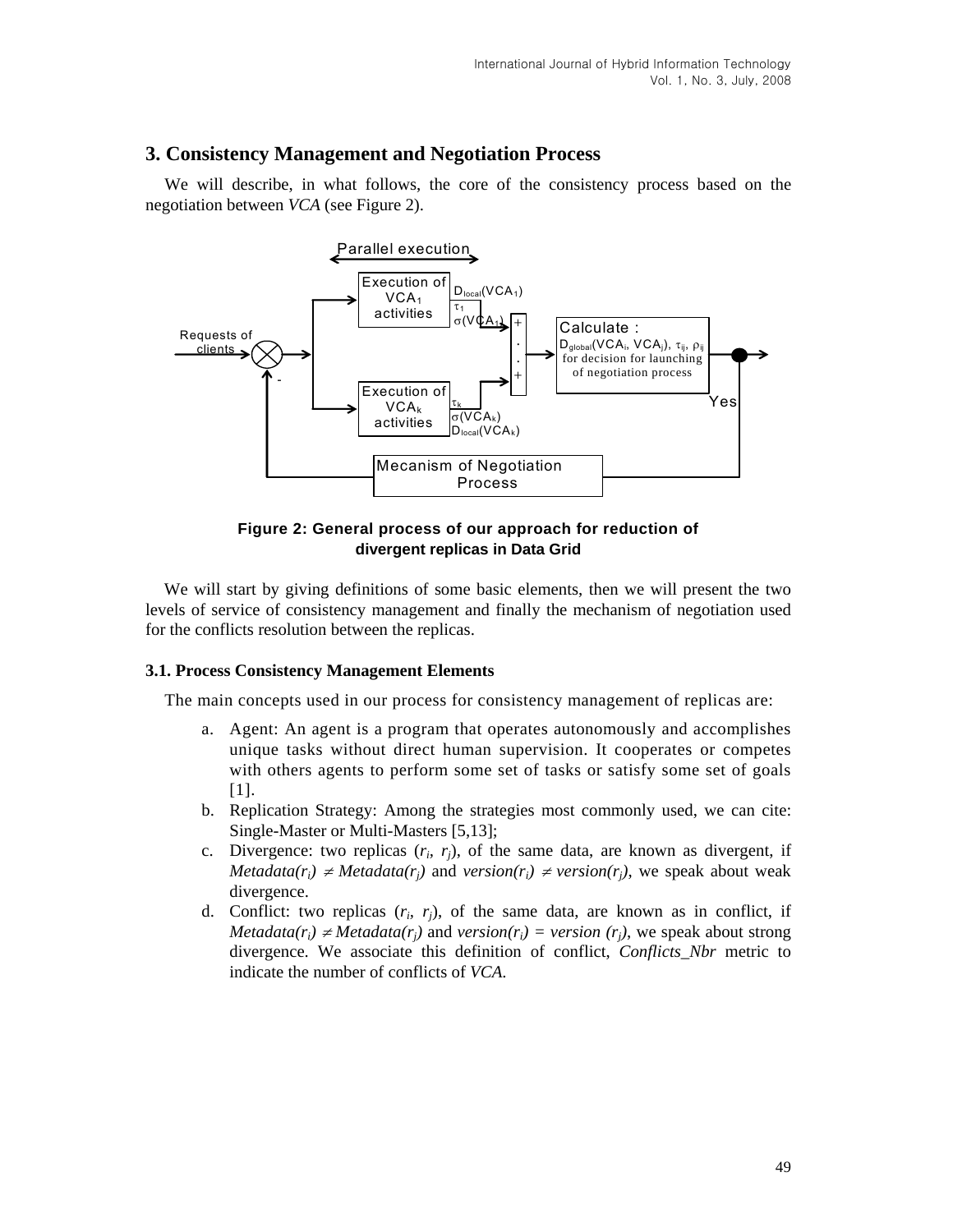## **3.2. Intra-Agent Level**

The principal aim of the *VCA* is the control of process of local consistency. Its fundamental mission is to make converge the replicas towards the same local reference within the site. This process can be announced according the following phases:

- Phase of reception and treatment: according to the replication strategy of site, the *VCA* directs the customer's request towards the node of the free master so that it is treated, if not, it deposits it in the queue of its site.
- Phase of control of degree of divergence tolerated of *VCA*: The objective of this phase consists in following the evolution of degree of divergence of replicas within a site by the *VCA*. To study the evolution of the divergence of replicas inside a site, we put forward the three following measures:
	- 1. Measure rate of the number of conflicts per site  $(\tau_i)$ : this measurement makes it possible using *VCA* to know the rate of conflicts by the total number of replicas of the same data inside a site;
	- 2. Measure distance within a site (*Dlocal*): we define *Dlocal* measurement between the versions maximum and minimal of replicas of the same object inside site of *VCA*;
	- 3. Measure dispersion of versions  $(\sigma_i)$ : this measurement makes it possible to inform us on the manner of dispersion of the versions of replicas around an average (see formula 1) of the same data inside a site (see formula 2), where  $n_i$  is size of vector versions  $(V_{it})$  of data *t* in site *i*.

$$
\overline{V}_i = \frac{1}{n_i} \sum_{i=1}^{n_i} V_{ii}
$$
 (1)

$$
\sigma(VCA_i) = \sqrt{1/n_i \sum_{t=1}^{n_i} (V_{it} - \overline{V}_{i})^2}
$$
 (2)

We detect critical situations of one *VCA* to the meeting of one of the following cases:

- a.  $\tau_i$  > Rate of conflicts number tolerated;
- b.  $D_{local}(VCA_i) >$  Distance tolerated;
- c.  $\sigma(VCA_i) > \sigma_m$ ; where  $\sigma_m$ : Tolerance rate for dispersion of versions.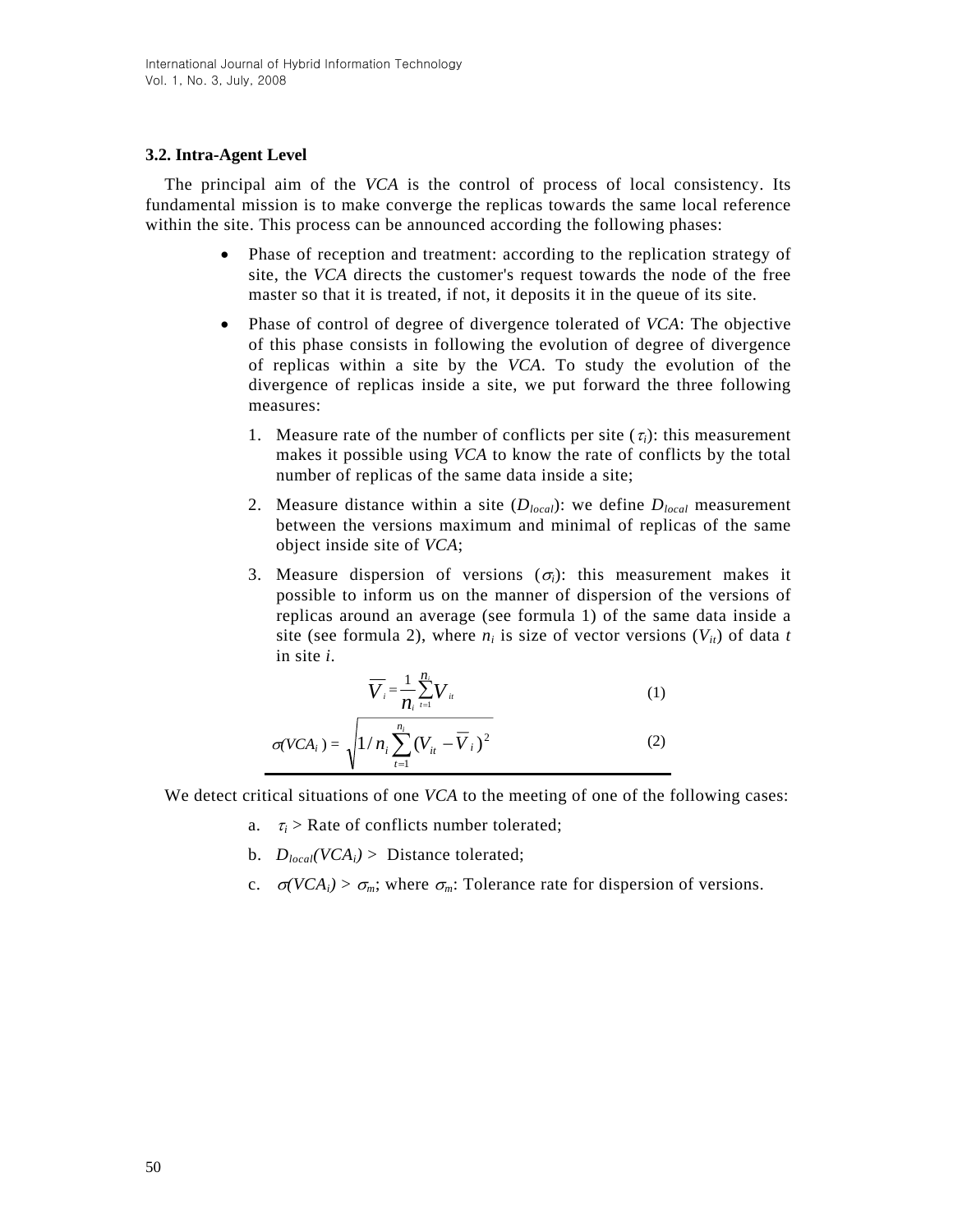|  |  |  | The algorithm to check the existence or not of critical situation of $VCAi$ , is given by: |  |  |  |  |  |  |
|--|--|--|--------------------------------------------------------------------------------------------|--|--|--|--|--|--|
|--|--|--|--------------------------------------------------------------------------------------------|--|--|--|--|--|--|

| Algorithm1 Local Critical_Situation |                                                                                      |  |  |
|-------------------------------------|--------------------------------------------------------------------------------------|--|--|
|                                     | <b>Require:</b> VCA <sub>i</sub> ; $\tau^m$ , $D^{m-1}$ ; $\sigma_m$                 |  |  |
|                                     | $\{\sigma_m:$ threshold dispersion tolerated                                         |  |  |
|                                     | $\tau^m$ : threshold of conflicts number tolerated                                   |  |  |
|                                     | $D^{m_{-L}}$ : threshold distance local tolerated }                                  |  |  |
| 1:                                  | Calculate: $\tau_i$ , $\sigma_i$ : D <sub>local</sub> for VCA <sub>i</sub>           |  |  |
| 2:                                  | If $(\tau_i > \tau^m)$ or $(\sigma_i > \sigma_m)$ or $(D_{local} > D^{m_{-i}})$ Then |  |  |
| 3:                                  | <b>return</b> (True) // existence of critical situation of $VCA_i$                   |  |  |
| 4:                                  | Else                                                                                 |  |  |
| 5:                                  | return (False)                                                                       |  |  |
| 6:                                  | Endlf                                                                                |  |  |

If *VCA* is in critical situation, then it starts the local process of negotiation (Algorithm Intra-Agent Level).

|                 | <b>Algorithm2</b> Intra-Agent Level                      |  |  |
|-----------------|----------------------------------------------------------|--|--|
|                 | $\{$ is a request arriving at the site controlled by VCA |  |  |
| 1:              | If Strategy_Replication = Single_Master then             |  |  |
| 2.5             | If Master $=$ free Then                                  |  |  |
| 3:              | treatment of the request of the customer                 |  |  |
| 4:              | <b>Else</b>                                              |  |  |
| 5:              | to deposit the request in the queue of the site          |  |  |
| 6.              | Endlf                                                    |  |  |
| 7:              | <b>Else</b>                                              |  |  |
| 8:              | <b>If</b> Strategy Replication = Multi Master Then       |  |  |
| g.              | If $\exists$ Master = free Then                          |  |  |
| 10 <sup>1</sup> | treatment of the request of the customer                 |  |  |
| 11              | Else                                                     |  |  |
| 12.             | To deposit the request in the queue of the site          |  |  |
| 13:             | Endlf                                                    |  |  |
| 14 <sup>·</sup> | Endlf                                                    |  |  |
| 15 <sup>·</sup> | Endlf                                                    |  |  |
| 16 <sup>1</sup> | If Local Critical situation(VCA <sub>i</sub> ) Then      |  |  |
| 17:             | Process of local negotiation                             |  |  |
| 18:             | <b>Else</b>                                              |  |  |
| 19:             | Propagate of updates.                                    |  |  |
| 20              | Endlf                                                    |  |  |

#### **3.3. Inter-Agent Level**

In Inter-agent level two situations can be treated. The first situation corresponds to the competitive negotiation and the second one represents cooperation negotiation.

- 1. The process of the competitive negotiation is started following the meeting of critical situation between agents. From a total point of view to follow the evolution of divergences of replicas between various *VCA*, we put forward the following measures:
	- **Measure rate of the number of conflicts**  $(\tau_{ij})$ **: this measurement makes it** possible to estimate the rate of conflicts between agents. For example, the rate of conflicts between  $VCA_i$  and  $VCA_j$  is given by formula (3).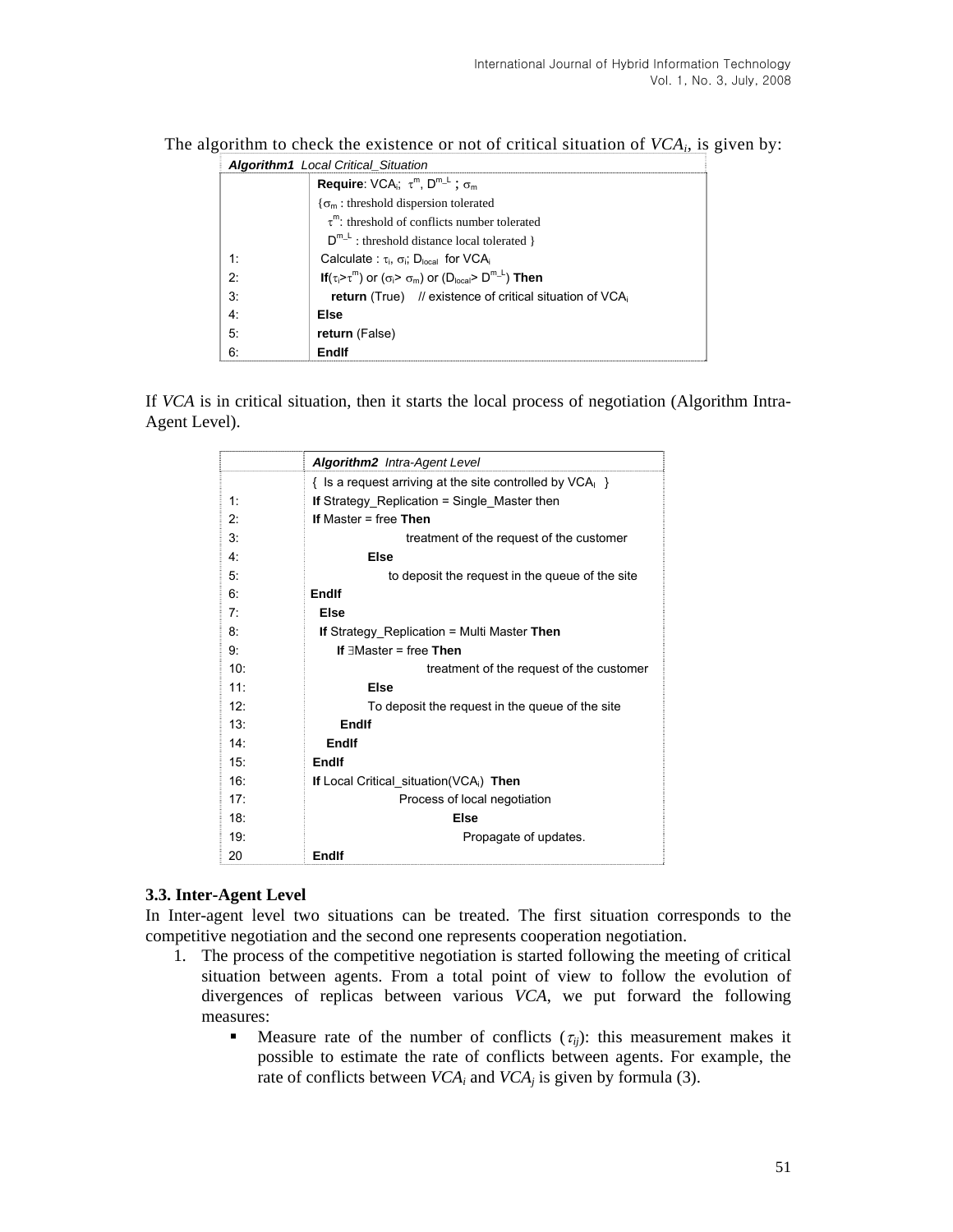International Journal of Hybrid Information Technology Vol. 1, No. 3, July, 2008

$$
\tau_{ij} = \frac{\tau_i + \tau_j}{n_i + n_j} \tag{3}
$$

Measure global distance inter-agents  $(D_{global})$ : to study the distance between two *VCA*, we use the Euclidean distance. This measurement makes it possible to propose an estimate to us on the distance of the two *VCA* compared to the versions of the replicas of the same object. It is given by:

$$
D_{\text{global}} = \sqrt{\sum_{t=1}^{n_i} \left| V_{it} - V_{jt} \right|^2}
$$
 (4)

Measure coefficient of correlation  $(\rho_{ij})$ : this measurement describes the degree of correlation between two *VCA* and it is represented according to covariance *Cov(VCAi,VCAj)*.

The coefficient of correlation makes it possible to form groups of the *VCA* where  $VCA_i$  inside the group are very attached the ones with others. The coefficient of correlation between  $VCA_i$  and  $VCA_j$  is presented under the formula (5):

$$
\rho_{ij} = \frac{Cov(VCA_i, VCA_j)}{\sigma(VCA_i)\sigma(VCA_j)}
$$
\n(5)

We associate  $\delta_{ij}$  a degree of confidence at coefficient of correlation  $\rho_{ij}$ .  $\delta_{ij}$  is an actual value to check the assumption of correlation  $\rho_{ij}$  between two *VCA*. A value  $\delta_{ij}$  near to zero means that the assumption is false and that there is thus no correlation between *VCA<sub>i</sub>* and *VCA<sub>i</sub>*. A value  $\delta_{ij}$  distant from zero (positive or negative) means that the assumption is checked and that there is thus correlation between  $VCA_i$  and  $VCA_j$  (see formula 6).

$$
\delta_{ij} = \rho_{ij} \sqrt{(n_i - 2)(1 - \rho_{ij}^2)}
$$
 (6)

We define a critical situation between  $VCA_i$  and  $VCA_j$  if one of the following conditions is checked:

- a.  $\tau_{ii}$  > Rate of conflicts number tolerated;
- b.  $D_{global}(VCA_i,VCA_j) > D^{m-G}$  tolerated;
- c.  $|\rho_{ij}| < \varepsilon$ ; where  $0 < \varepsilon < 1$

The main steps of algorithm, to check the existence or not of critical situation between  $VCA_i$  and  $VCA_j$ , are described by the algorithm 3.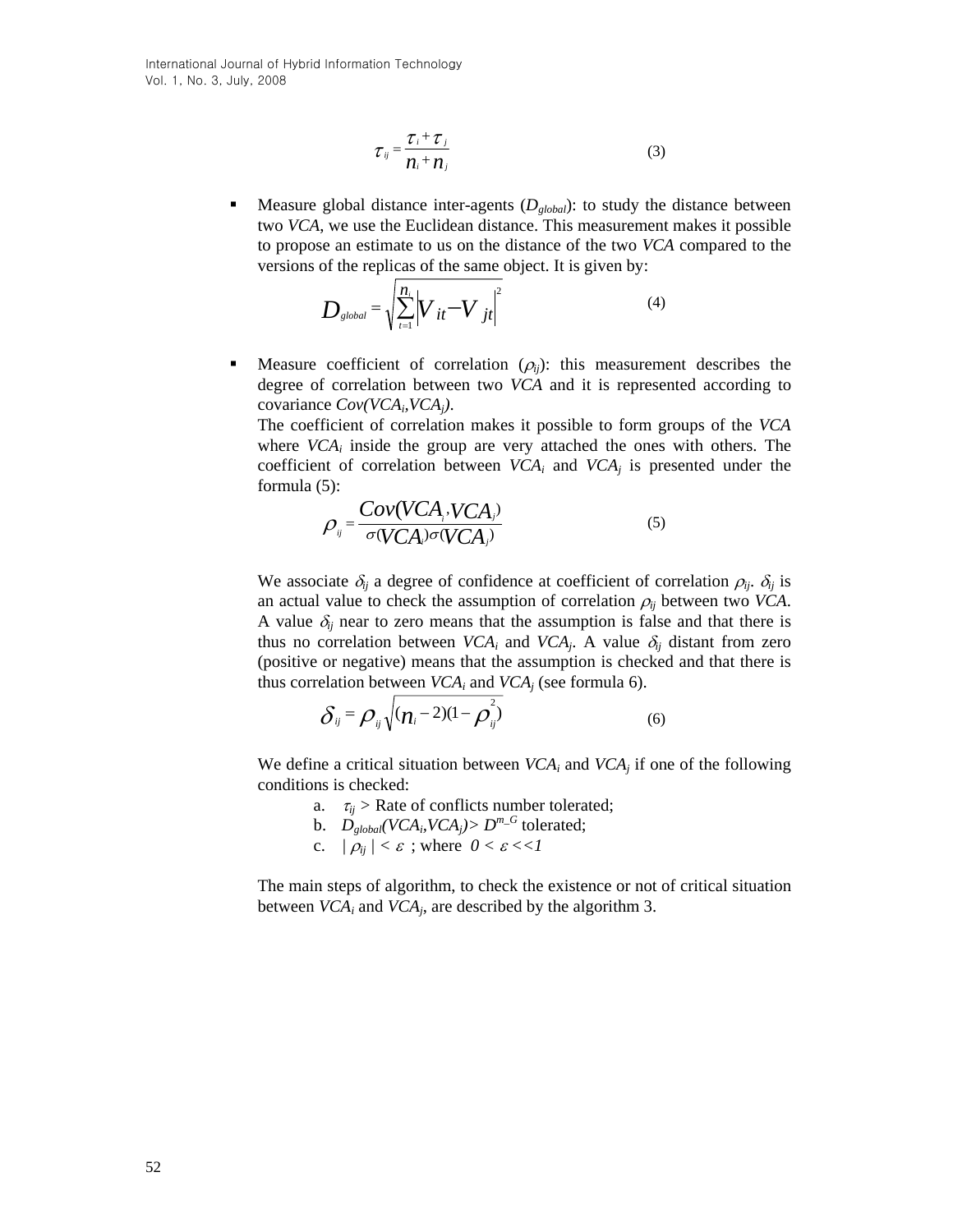|    | <b>Algorithm3</b> Global Critical Situation                                                        |  |  |
|----|----------------------------------------------------------------------------------------------------|--|--|
|    | Require: VCA <sub>i</sub> , VCA <sub>i</sub> ; $D^{m-G}$ ; $\tau^m$                                |  |  |
|    | $\{\tau^m:$ threshold of conflicts number tolerated                                                |  |  |
|    | $D^{m-G}$ : Distance tolerated                                                                     |  |  |
|    | $\rho^m$ : threshold of correlation tolerated }                                                    |  |  |
| 1. | Calculate: $\tau_{ii}$ , $\rho_{ii}$ ; D <sub>alobal</sub> for VCA <sub>i</sub> , VCA <sub>i</sub> |  |  |
| ヮ・ | If $(\tau_{ij} > \tau^m)$ or $(\rho_{ij} > \rho^m)$ or $(D_{global}(VCA_i, VCA_i) > D^{m-G})$ Then |  |  |
| 3: | return (True)                                                                                      |  |  |
|    | {existence of critical situation between VCA; and VCA;}                                            |  |  |
| 4: | Else                                                                                               |  |  |
| 5: | return (False)                                                                                     |  |  |
| 6: | Endlf                                                                                              |  |  |

If the event of the critical situation between *VCA* is detected, we carry out then the construction *VCA* groups in conflict and start of the process of negotiation intermediate by the following algorithm (Algorithm 4):

|     | Algorithm4 Competitive Group                                                   |
|-----|--------------------------------------------------------------------------------|
| 1:  | Indice $\leftarrow$ {1,,k}; Gr comp $\leftarrow \emptyset$ ; r $\leftarrow$ 1; |
|     | {k: total number of VCA of the system                                          |
| 2:  | Gr_comp : group of agents in competition }                                     |
| 3:  | While (Indice $\neq \emptyset$ ) and (r < k) Do                                |
| 4:  | Gr inter $\leftarrow$ Indice - $\{r\}$                                         |
| 5:  | Gr comp $\leftarrow \{VCA_r\}$ ;                                               |
| 6:  | While (Gr_inter $\neq \emptyset$ ) Do                                          |
| 7:  | Choose i of Gr inter set such as the value i is smallest possible              |
| 8:  | Gr inter $\leftarrow$ Gr inter $-\{i\}$ ;                                      |
| 9:  | If Global critical situation (VCA <sub>r</sub> , VCA <sub>i</sub> ) Then       |
| 10: | Gr comp $\leftarrow$ Gr comp $\cup$ {VCA <sub>i</sub> }                        |
| 11: | Indice $\leftarrow$ Indice - $\{i\}$                                           |
| 12: | Endlf                                                                          |
| 13: | EndWhile:                                                                      |
| 14: | If $\parallel$ Gr_comp) > 1 $\parallel$ Then                                   |
| 15: | Negotiation process of intermediate situation for Gr_comp;                     |
| 16: | Endlf                                                                          |
| 17: | Repeat                                                                         |
| 18: | $r \leftarrow r + 1$                                                           |
| 19: | <b>Until</b> ( $r \in$ Indice) <b>or</b> ( $r > k$ );                          |
| 20: | <b>EndWhile</b>                                                                |

2. In the process of cooperative negotiation, the *VCA* try to reach the total common utility of the system, which corresponds to consistency global by cooperation mechanism between *VCA*. This stage of inter-agent level is described by negotiation process of global situation.

## **3.4. Negotiation Process**

As announced before, the mechanism of negotiation combines several cooperation forms for conflicts resolution according to the various situations met.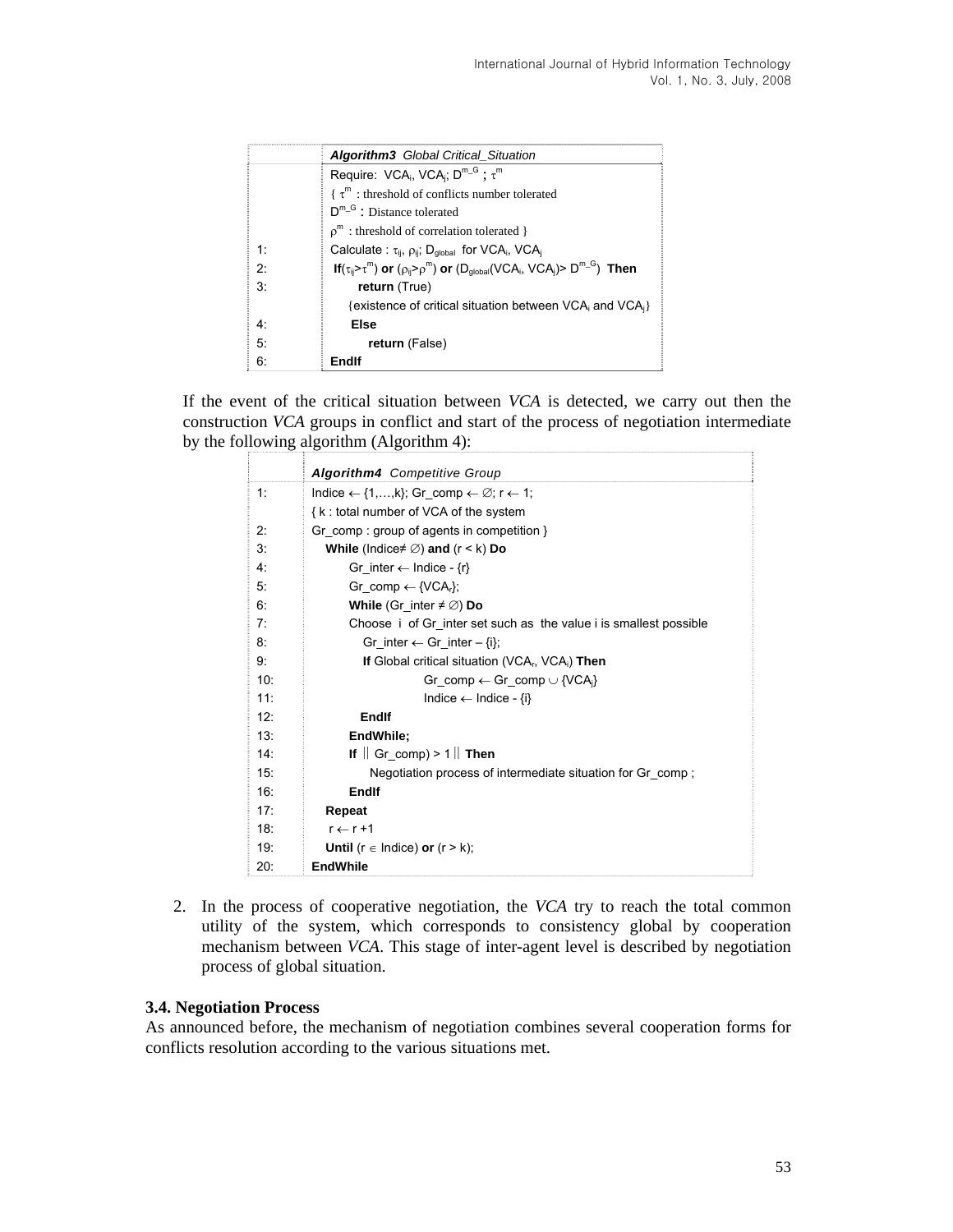**3.4.1. Negotiation of Local Situation:** In local situation, the *VCA* of the site in critical situation, acts like an initiator of negotiation, it announced its conflict situation (crisis plan) for the group of *VCA* on network by diffusion. The agents receive and evaluate this situation. The *VCA* which have the capacity to solve this crisis plan send to the initiator bids by indicating their capacities to carry out this announced crisis and whole information associated of correlation degree to this situation. At this time the initiator has a role of arbitration, it evaluates the bids and grants its crisis plan to the *VCA* the best suitable one also called the contractor. Lastly, the initiator and the contractor exchange information necessary during achieving of this critical situation.

**3.4.2. Negotiation of Intermediate Situation:** In this stage of process, the *VCA* in conflicts situation gather to find agreement consensus to their critical situation, by the following algorithm.

|    | <b>Algorithm5</b> Intermediate Situation                                 |  |  |  |
|----|--------------------------------------------------------------------------|--|--|--|
| 1: | For all elements of the Group do                                         |  |  |  |
| 2: | research the most stable VCA                                             |  |  |  |
| 3: | <b>EndFor</b>                                                            |  |  |  |
| 4: | $VCA_s \leftarrow$ most stable VCA of Group                              |  |  |  |
| 5: | $\sigma(VCA_s) \leftarrow Min \{\sigma(VCA_i)\}$ $\forall i \in Group$   |  |  |  |
| 6: | Propagate informations of VCA <sub>s</sub> toward the other VCA of Group |  |  |  |
| 7: | <b>EndFor</b>                                                            |  |  |  |

**3.4.3. Negotiation Process of Global Situation:** In this situation, global consistency is put in priority, the whole of *VCA* negotiate their information to arrive at consensus of agreement. The negotiation process used aims at converging the various replicas, of the same data in the complete system, towards a global reference replica according to one of the two following alternatives:

A.One of the aims of *QoS* (Quality of Service) in the consistency management is obtained the most recent information. Generally this information is associated at replicas versions. The principle of negotiation of downward bidding is used to arrive at consensus of agreement (see Dutch\_auction Algorithm).

|     | <b>Algorithm6</b> Dutch auction                                  |
|-----|------------------------------------------------------------------|
| 1:  | AGT Max $\leftarrow$ Choose VCA with largest vesrion             |
|     | {k: total number of VCA }                                        |
| 2:  | $i \leftarrow 1$                                                 |
| 3:  | Repeat                                                           |
| 4:  | If Majority vote(AGT Max) Then                                   |
| 5:  | AGT Max propagates data and metadata to other VCA                |
|     | {The bid is accepted by majority of VCA }                        |
| 6:  | Exist()                                                          |
| 7:  | Endlf                                                            |
| 8:  | $i \leftarrow i+1$ :                                             |
| 9:  | Choose $VCAr$ having the i <sup>th</sup> greatest version        |
|     | {It proposes its offer to the other VCA of Grid }                |
| 10: | AGT Max (VCAr                                                    |
| 11: | Until $i>=k \{ No VCA \text{ could be accepted by majority } \}$ |
| 12: | English_auction. (If Algorithm Dutch_auction leads with failure) |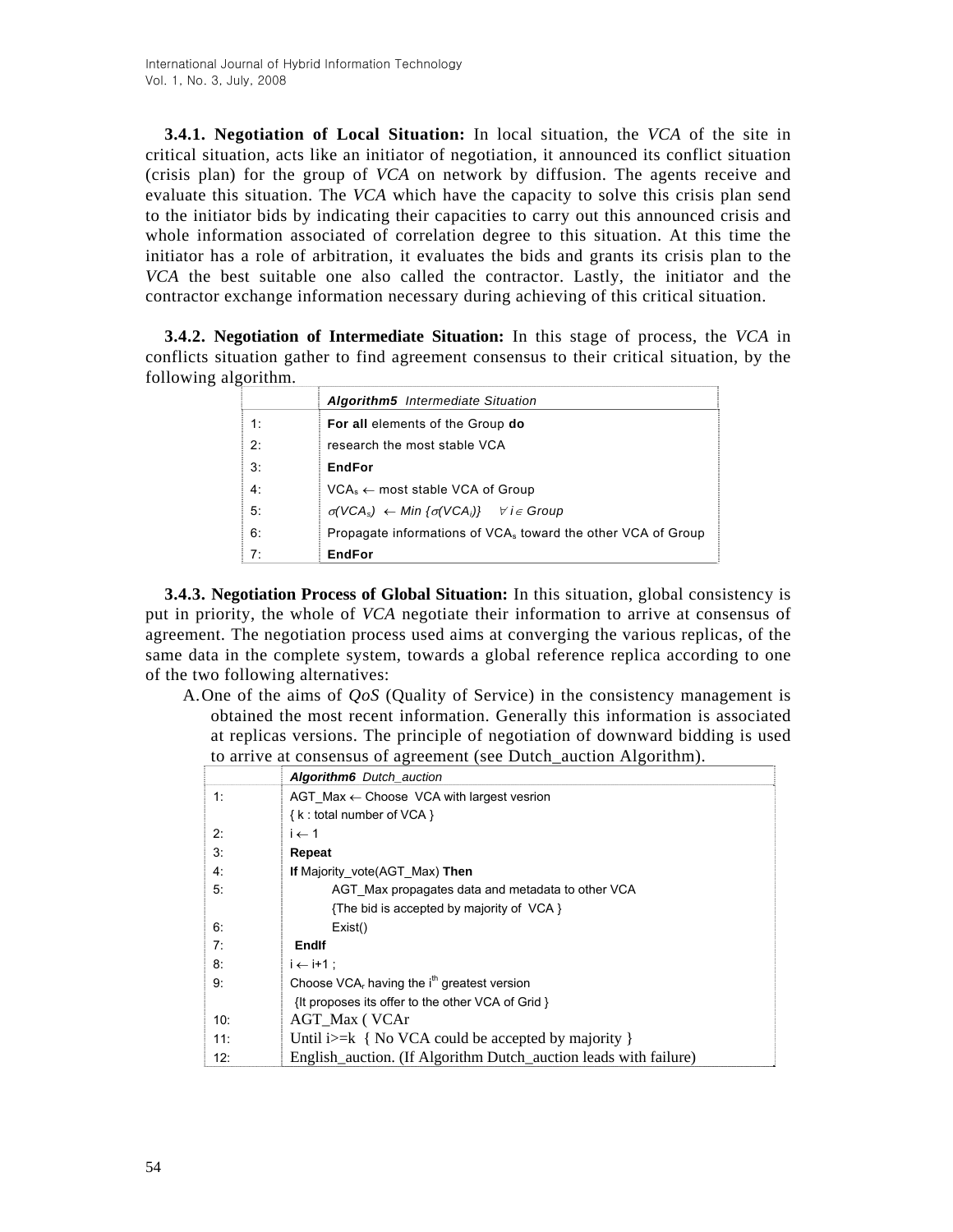B. The second alternative is based on the principle of stability of the *VCA*. We use in this alternative the principle of the English auction (see English auction Algorithm).

|    | <b>Algorithm7</b> English auction                                   |
|----|---------------------------------------------------------------------|
| 1: | $AGT \leftarrow$ Choose VCA with largest vesrion                    |
|    | { Degree of stability from the maximum version;                     |
|    | $k:$ total number of VCA $\}$                                       |
| 2: | For $i = 1$ to $k$ do                                               |
| 3: | If ( $\sigma_i < \sigma_{AGT}$ ) and ( $\tau_i < \tau_{AGT}$ ) Then |
| 4: | $AGT \leftarrow VCA_i$                                              |
|    | {Favor the stability of VCA }                                       |
| 5: | Endlf                                                               |
| 6: | <b>EndFor</b>                                                       |
| 7: | AGT propages metadata and data to other VCA                         |

The algorithm (see Algorithm8) to study the degree of the correlation between *VCA<sub>i</sub>* and *VCA<sub>i</sub>* is given by:

| Algorithm8 CorrelationDegree                                                                             |
|----------------------------------------------------------------------------------------------------------|
| Require: VCA <sub>i</sub> , VCA <sub>i</sub>                                                             |
| Calculate: $\rho_{ii}$ , $\delta_{ii}$                                                                   |
| If ( $  \rho_{ij} -1 <\varepsilon$ ) or $(\delta_{ij} > \varepsilon)$ Then {Where 0< $\varepsilon$ << 1} |
| return (False)                                                                                           |
| Else                                                                                                     |
| return (True)                                                                                            |
| Fndlf                                                                                                    |

# **4. Experimental Study**

In order to validate and to evaluate our approach of consistency management of replicas compared to the traditional approaches (pessimistic and optimistic), we carried out series of experiments whose results and interpretations are covered in this section. In order to analyze the results relating to the experimentation of our approach, we used four metrics to know the response time, the divergences number and conflicts number between replicas. To carry out the various experiments of our approach, we fixed certain number of parameters of simulation whose values are defined in Table 1. These parameters are common to the whole of simulations which carried out the simulator OptorSim [2,14].

| Simulation parameters     | Interbal                  |
|---------------------------|---------------------------|
| Qumber of Sites           | [5.50]                    |
| Number of Nodes           | $[10500]$ per site        |
| Bandwidth inter-sites     | $[1001000]$ fflb/s        |
| Size of data (file)       | $[10010000]$ $\text{HIB}$ |
| <b>Dumber of Requests</b> | [20.500]                  |
| <b>Dumber of Replicas</b> | $[1100]$ per data         |

**Table 1. Simulation parameters**

To validate our approach compared to pessimistic and optimistic approaches, and in order to analyze and interpret the results obtained of experiments by various approaches, we used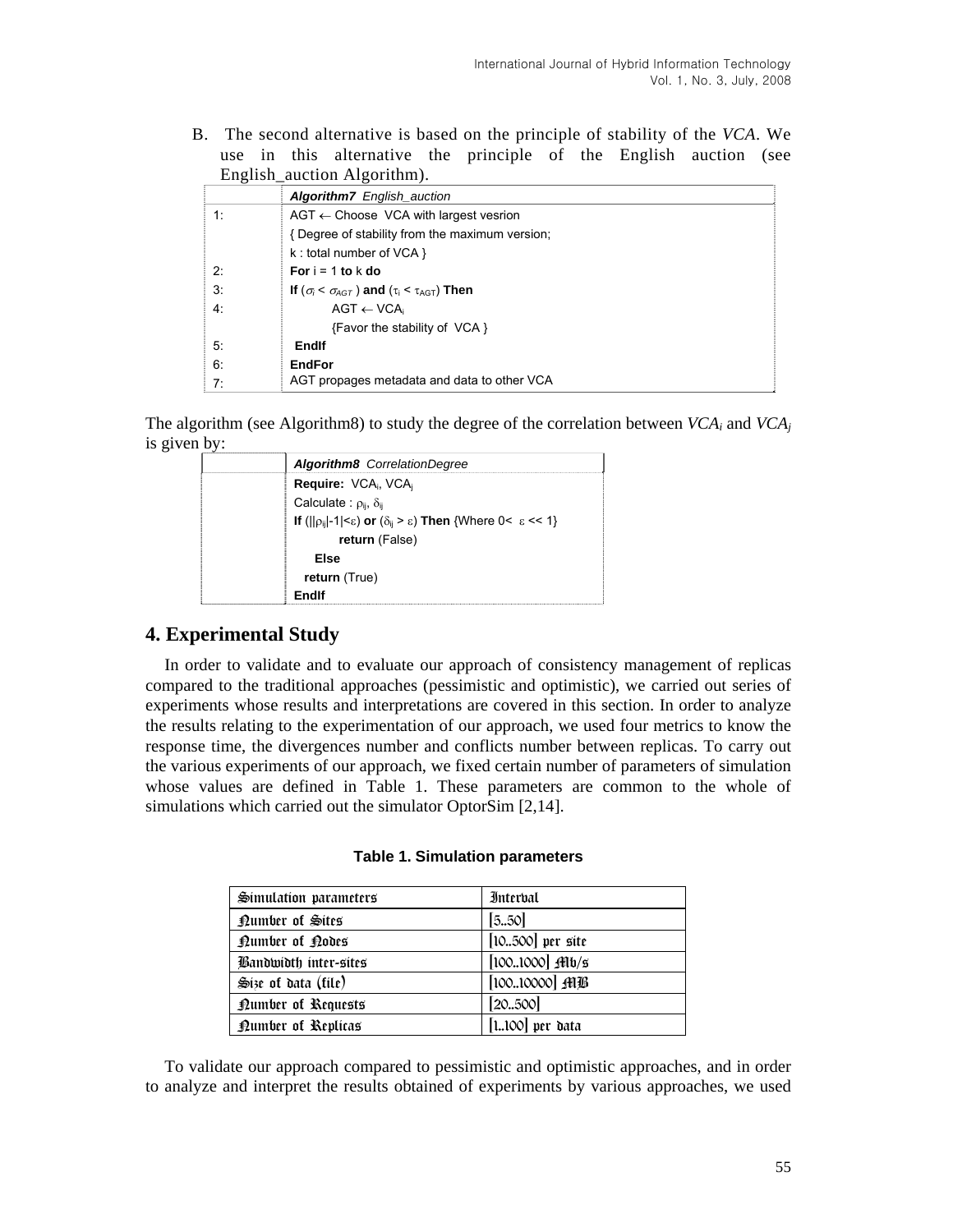three measurements: response time, numbers divergences and conflicts among replicas. For the first experiments, we chose the following parameters: 2 sites, 50 nodes, 10 files, 10 replicas per file, and we varied the number of requests.\\

> a. *Effects on response time :* Figure 3 shows the curves of the variation in response time of our approach and the pessimistic approach. We can note that from 60 requests, our approach gives better results than the pessimistic and that difference is very significant from 80 requests.



### **Figure 3: Average response time / Number of requests**

b. *Effects on number of divergences :* Figure 4 illustrates the evolution of number of divergences according to the number of requests for optimistic and hybrid approaches. We notice here a very clear reduction in number of divergences for hybrid approach compared to the optimistic approach.



**Figure 4: Number of divergences / Number of requests**

c. *Effects on number of conflicts* : In figure 5, we were interested in evolution of number of conflicts compared to number of requests. The analysis of the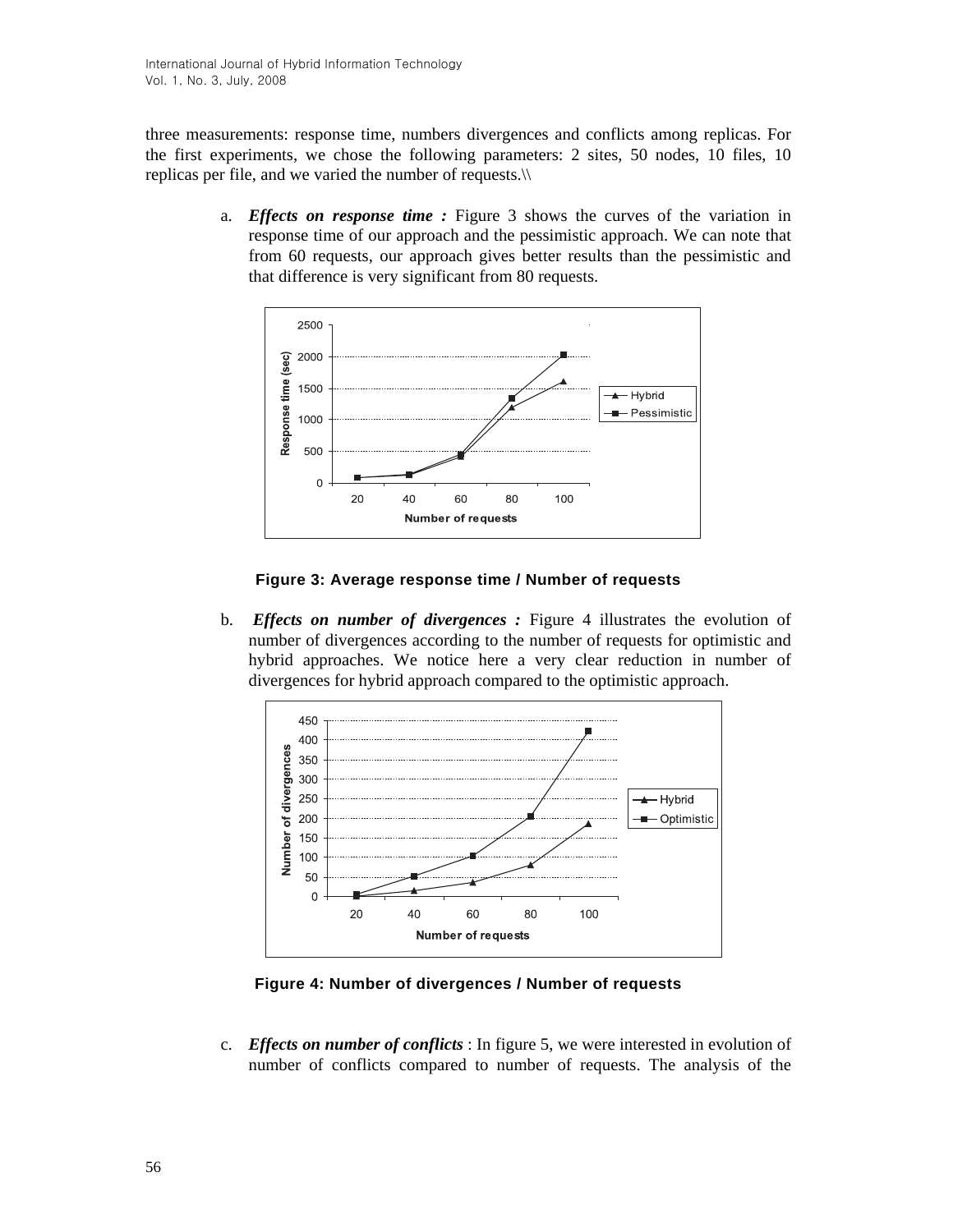

curves shows a significant reduction in number of conflicts with the hybrid approach.



## **5. Conclusion and future works**

The main problem introduced by replication techniques is maintaining consistent replicas. In Data Grid environment, strong consistency is not adapted due to their prohibitive cost. Weak consistency approaches can be used in these systems by tolerating divergences among replicas for at least some time period. In these divergence situations, reconciliation poses many problems and in particular in mechanisms of conflicts resolution among replicas. In this paper, we presented negotiation mechanisms for resolution conflicts among replicas in data grids. There are number of directions which we think are interesting and are worth further investigation. We can mention:

- Development of Web service for consistency management of replicas: We propose to integrate our approach in the form of Web service in the Globus environment by using technology WSDL [6];
- In the current version of our approach, we placed replicas randomly. It is worthwhile to explore the possibility of making a static or dynamic placement to improve QoS in the data grid [8];
- Load balancing: From this point of view, and for improving even more performance and the quality of service of our approach, we propose to extend it by a service of load balancing [10,16], which allows to balance the requests on the various sites of Data Grid;
- To take into account the factor time during the phase of negotiation, i.e., to define intervals of time during which we must make to us decisions;
- Propose incorporation of weight in the suggested plans by *VCA* candidates with the resolution of critical situations, in function of their stability viewpoint of consistency degree and the size of membership group.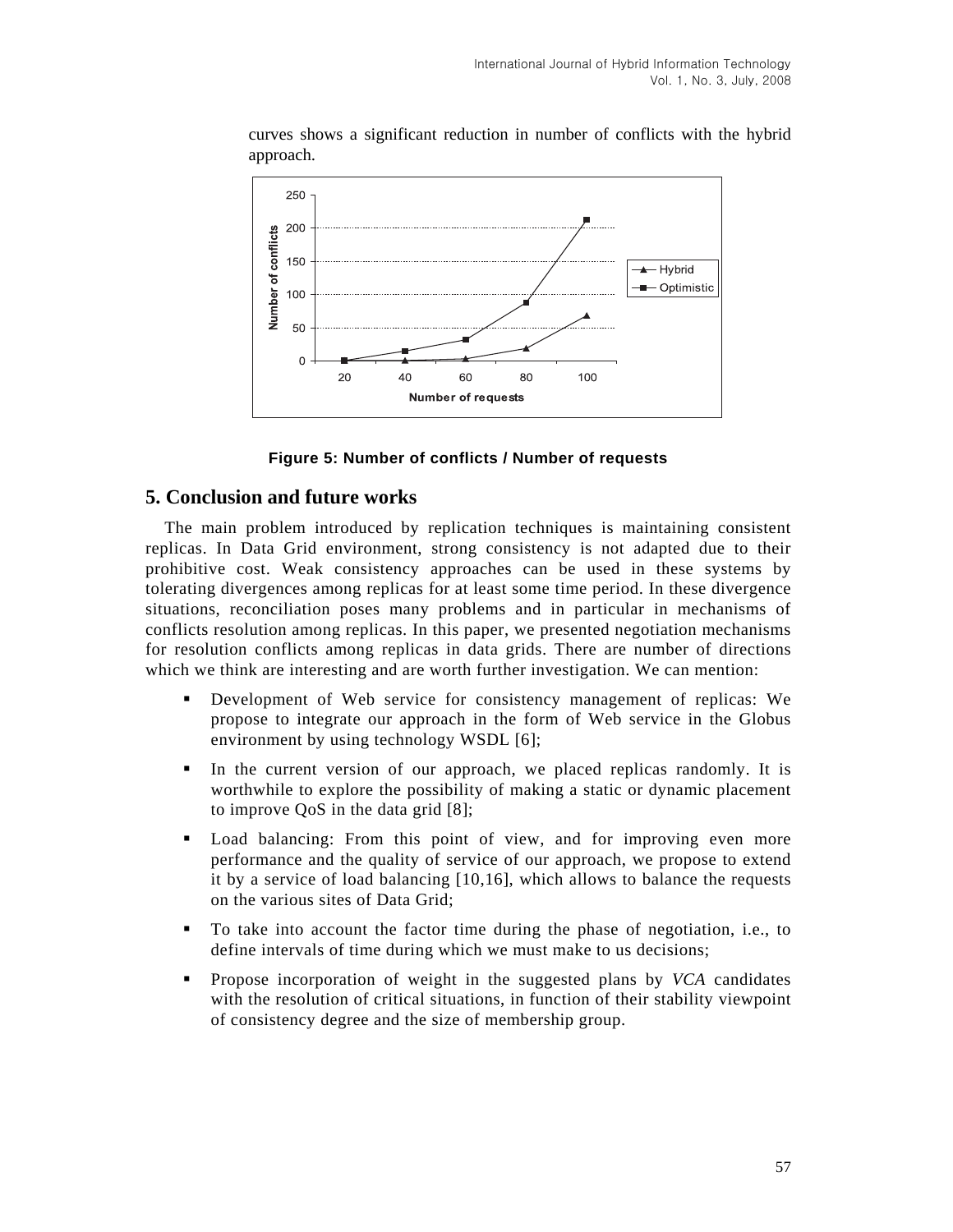## **6. References**

- [1] S. Alda, A. B. Cramers, J. Bilek, and D. Hartmann. Support of collaborative structural design processes through the integration of peer-to-peer and multiagent architectures. In *Proceedings of the 10th International Conference on Computing in Civil and Building Engineering (ICCCBE-X)*,Weimar, Germany, 02-04 June 2004.
- [2] G. Belalem and Y. Slimani. Consistency management for data grid in optorsim simulator. *In International Conference on Multimedia and Ubiquitous Engineering (MUE'07)*, pages 554-560, Korean Bible University, Seoul, Korea, 26-28 April 2007.
- [3] G. Belalem and Y. Slimani. A hybrid approach to replica management in data grids. *International Journal of Web and Grid Services (IJGWS)*, 3(1), pp:2-18, 2007.
- [4] G. Belalem and F. Bouhraoua. Dynamic strategy of placement of the replicas in data grid. In Victor Malyshkin, editor, *Parallel Computing Technologies: 9th International Conference, Pact2007*, volume 4671 of LNCS, pages 496-506, Pereslavl-Zalessky, Russia, September 2007. Springer.
- [5] R-S. Chang and J-S. Chang. Adaptable replica consistency service for data grids. *In Third International Conference on Information Technology: New Generations (ITNG'06)*, pages 646-651, Las Vegas, USA, 2006.
- [6] I. Foster and C. Kesselmann. The Grid 2: Blueprint for a new computing infrastructure. Morgan Kaufmann Publishers, 2004.
- [7] J. Gray, P. Helland, P.E. O Neil, and D. Shasha. The dangers of replication and a solution. *In ACM SIGMOD International Conference on Management of Data*, pages 173-182, Montreal, Quebec, Canada, 4-5 June 1996.
- [8] C. Haddad and Y. Slimani. Economic model for replicated database placement in grid. In *Seventh IEEE International Symposium on Cluster Computing and the Grid (CCGRID'07)*, pages 283-292, May 2007.
- [9] B. Wang L. Xu and B. Ai. A strategy for data replication in data grids. In Roland GlowinskiWu Zhang, Zhangxin Chen andWeiqin Tong, editors, *Current Trends in High Performance Computing and Its Applications: Proceedings of the International Conference on High Performance Computing and Applications*, LNCS, pages 557-562, Shanghai, P.R. China, 8-10 August 2004. Springer.
- [10] Y. Li and Z. Lan. A survey of load balancing in grid computing. In Ji-Huan He Jun Zhang and Yuxi Fu, editors, *Computational and Information Science, First International Symposium (CIS'04)*, volume 3314 of *Lecture Notes in Computer Science (LNCS)*, pages 280-285, Shanghai, China, December 16-18, 2004. Springer.
- [11] Y. Mansouri and R. Monsefi. Optimal number of replicas with qos assurance in data grid environment. In *Second Asia International Conference on Modelling Simulation (AMS'08)*, pages 168-173, Kuala Lumpur, Malaysia, 13-15 May 2008.
- [12] C. Olston and J. Widom. Ef\_cient monitoring and quering of distributed, dynamic data via approximate replication. *IEEE Data Eng. Bull.*, 28(1), pp:11-18, 2005.
- [13] Y. Saito and M. Shapiro. Optimistic replication. *ACM Comput. Surv.*, 37(1), pp: 42.81, 2005.
- [14] A. P. Millar L. Capozza K. Stockinger W. H. Bell, D. G. Cameron and F. Zini. Optorsim a grid simulator for studying dynamic data replication strategies. *High Performance Computing Applications*, 17(4), pp:52-59, 2003.
- [15] J. Xu, B. Li, and D. J. Lee. Placement problems for transparent data replication proxy services. *IEEE Journal on Selected Areas in Communications*, 7(20), pp:1383-1398, 2002.
- [16] B. Yagoubi and Y. Slimani. Task load balancing strategy for grid computing. *Journal of Computer Science*, 3(3), pp:186.194, 2007.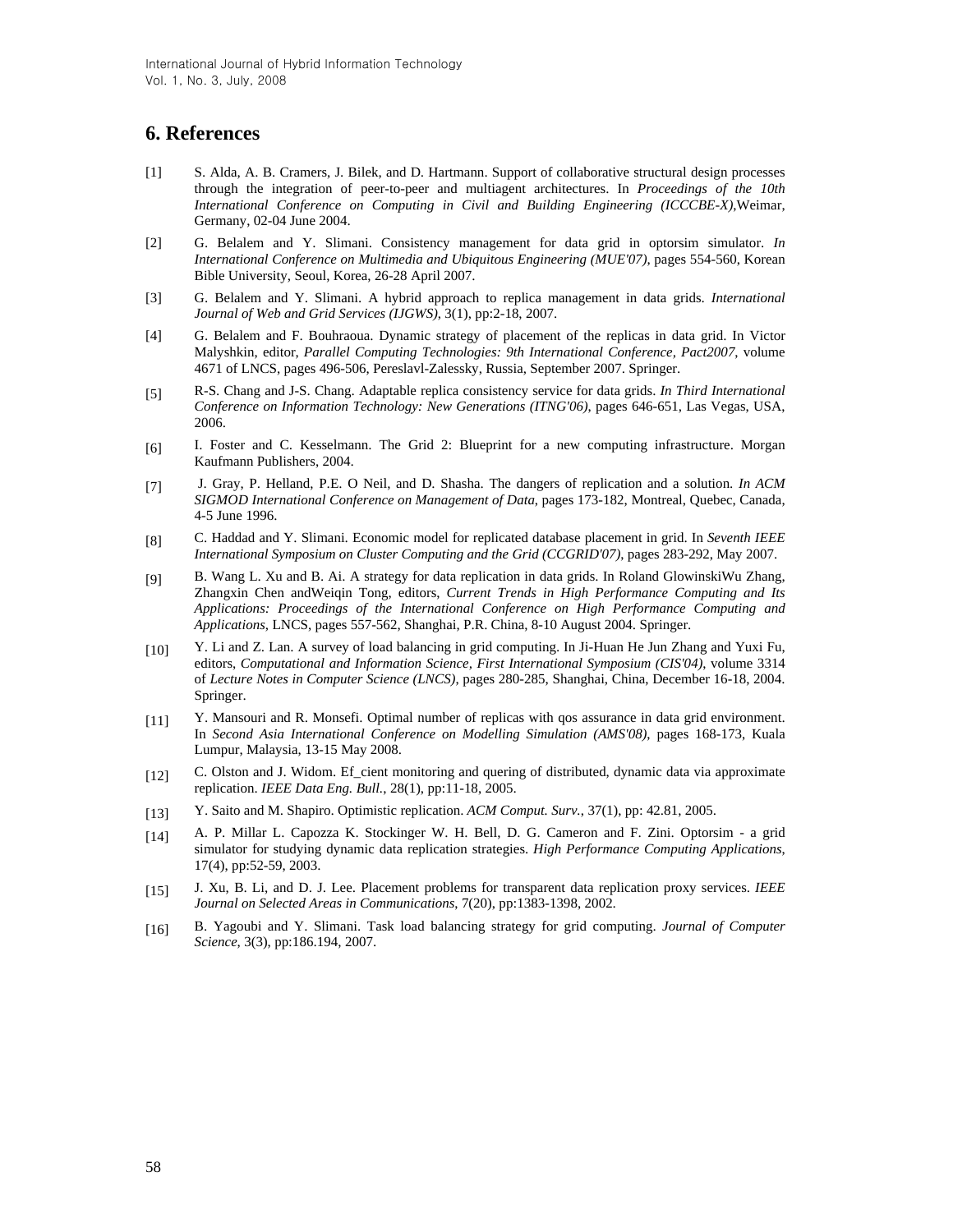# **Authors**



#### **Ghalem Belalem**

Graduated from university of Oran, Algeria, where he received PhD degree in computer science in 2007. He is now a research fellow of management of replicas in data grid. His current research interests are: distributed systems, grid computing and data grid, placement of replicas and consistency in large scale systems.

#### **Belabbes Yagoubi**

Graduated from university of Oran, Algeria, where he received PhD degree in computer science in 2007. He is currently leading a research team on the management of resources in grids. His main research interests are in the grid computing, distributed systems, load balancing and resource management challenges in Grids.